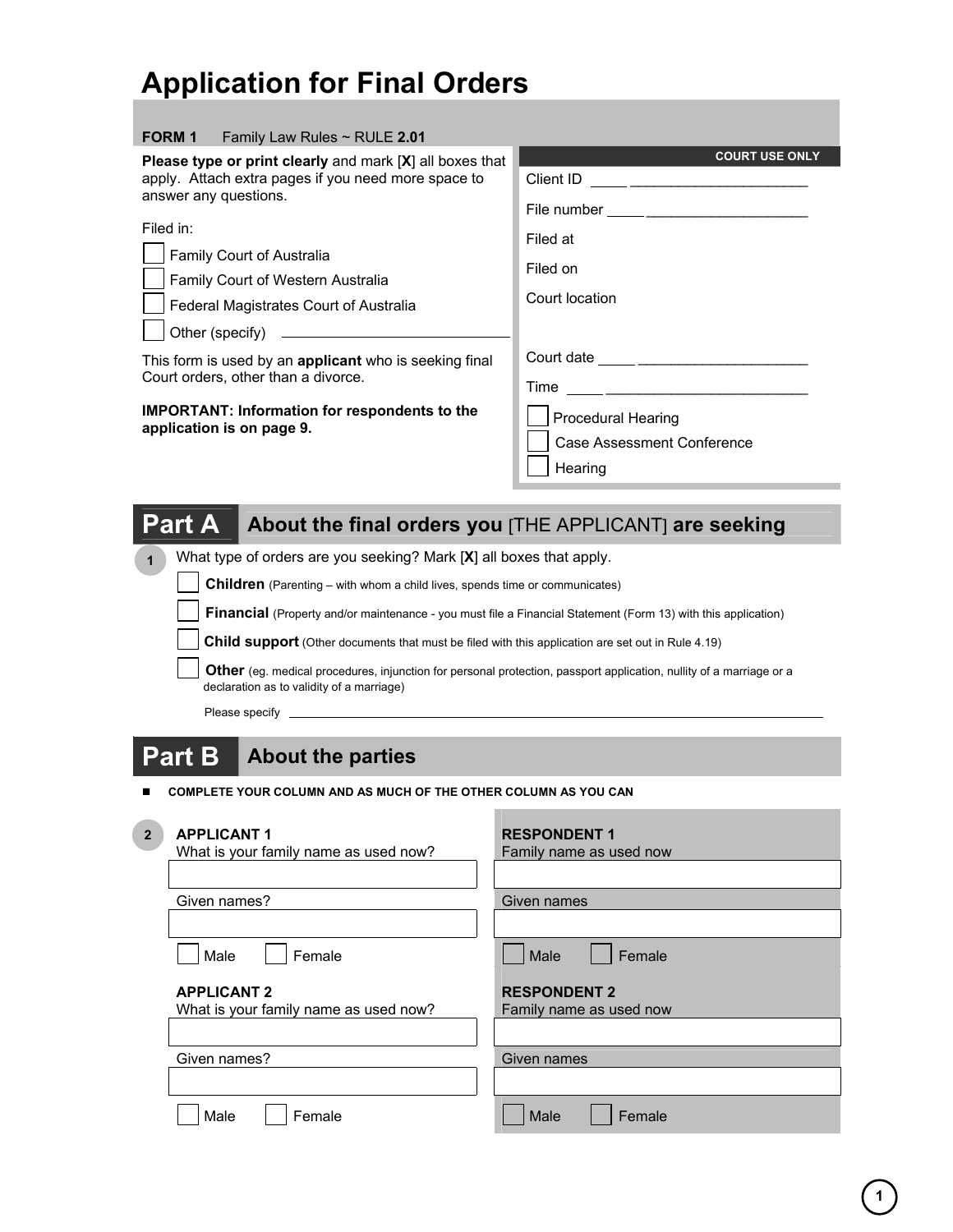|    | <b>APPLICANT1</b>                                                                                                                                                                                                     | <b>RESPONDENT 1</b>                                                                      |
|----|-----------------------------------------------------------------------------------------------------------------------------------------------------------------------------------------------------------------------|------------------------------------------------------------------------------------------|
| 3  | What is your contact address (address for service)<br>in Australia?                                                                                                                                                   | Respondent's address                                                                     |
|    | You do not have to give your residential address. You may give<br>another address at which you are satisfied that you will receive<br>documents. If you give a lawyer's address, include the name of<br>the law firm. |                                                                                          |
|    |                                                                                                                                                                                                                       |                                                                                          |
|    |                                                                                                                                                                                                                       |                                                                                          |
|    | Postcode<br><b>State</b>                                                                                                                                                                                              | <b>State</b><br>Postcode                                                                 |
|    | Fax *<br>Phone<br><b>DX</b>                                                                                                                                                                                           | Phone                                                                                    |
|    | Lawyer's code                                                                                                                                                                                                         |                                                                                          |
|    | Email *                                                                                                                                                                                                               |                                                                                          |
|    | $\star$                                                                                                                                                                                                               | Please do not include email or fax addresses unless you are willing to receive documents |
|    | from the Court and other parties in that way.                                                                                                                                                                         |                                                                                          |
|    | Are you of Aboriginal and/or of Torres Strait Islander origin?                                                                                                                                                        |                                                                                          |
|    | Yes<br><b>No</b>                                                                                                                                                                                                      | Aboriginal                                                                               |
|    | <b>Yes</b><br><b>Torres Strait Islander</b><br><b>Yes</b>                                                                                                                                                             | Aboriginal and Torres Strait Islander                                                    |
| 5  | When and in what country were you born?<br><b>DAY/MONTH/YEAR</b><br><b>COUNTRY</b>                                                                                                                                    | Respondent's date of birth<br><b>DAY/MONTH/YEAR</b>                                      |
|    |                                                                                                                                                                                                                       |                                                                                          |
| 6  | What is your usual occupation?                                                                                                                                                                                        |                                                                                          |
| 7  | In which country was your mother born?                                                                                                                                                                                |                                                                                          |
|    |                                                                                                                                                                                                                       |                                                                                          |
| 8  | In which country was your father born?                                                                                                                                                                                |                                                                                          |
| 9  | How well do you speak English?                                                                                                                                                                                        |                                                                                          |
|    | Very well<br>Well                                                                                                                                                                                                     |                                                                                          |
|    | Not well<br>Not at all                                                                                                                                                                                                |                                                                                          |
| 10 | If an interpreter is needed, in what language and in what dialect?                                                                                                                                                    |                                                                                          |
|    |                                                                                                                                                                                                                       |                                                                                          |

**Note:** If you require an interpreter, you must advise Court staff in advance.

You are not required to answer this question, but it will greatly assist the Court if you do. The information sought is being collected to assist the Court in planning and delivering client services. It is possible that you may be contacted to participate in a review of a particular aspect of the Court's services, although your right not to participate will be respected. The information you provide may be shared with researchers approved by the Court, and may be included in publications in statistical form in a way that does not identify you. ♦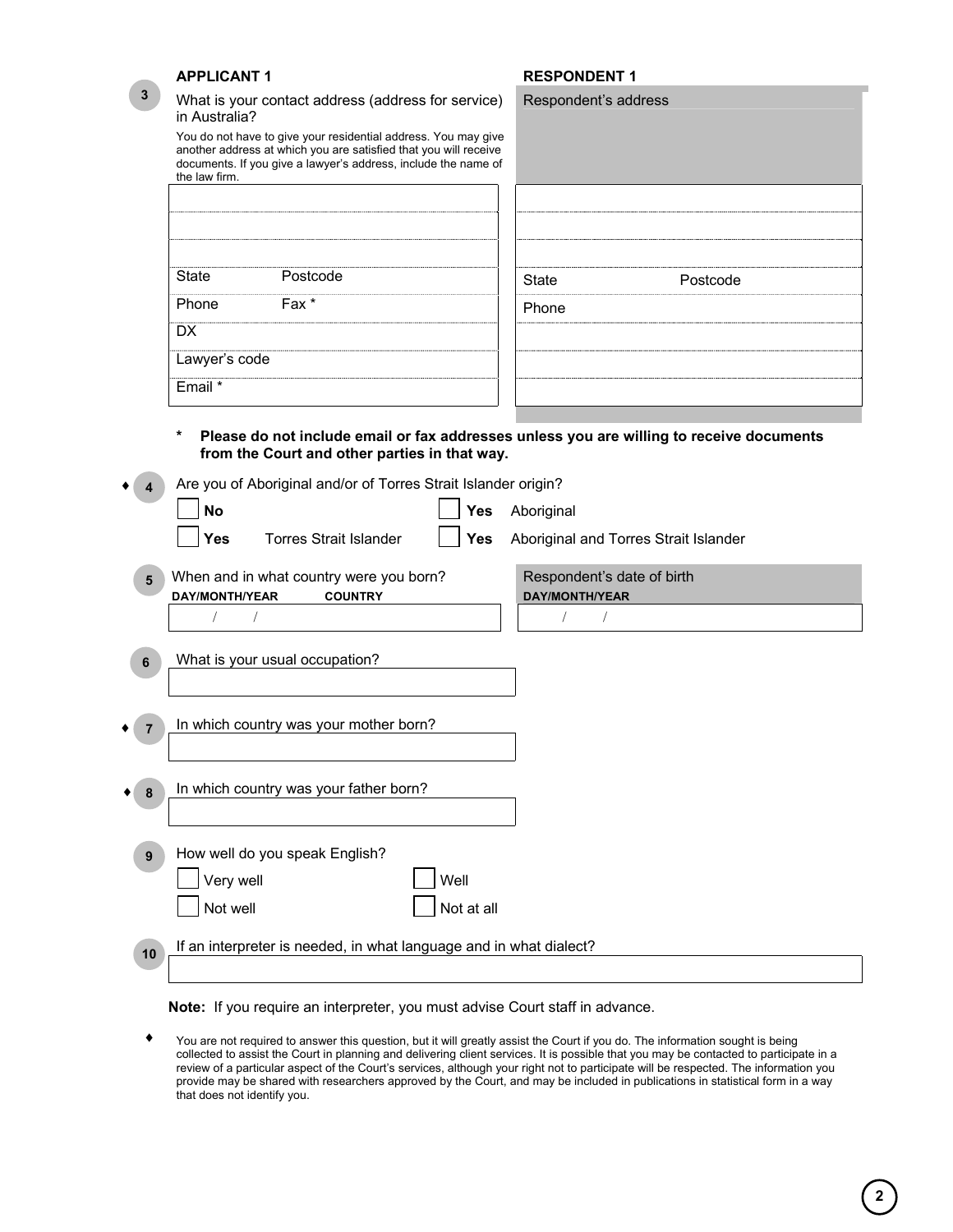|    | <b>APPLICANT 1 (CONTINUED)</b>                                                            | <b>RESPONDENT 1 (CONTINUED)</b>                                    |
|----|-------------------------------------------------------------------------------------------|--------------------------------------------------------------------|
| 11 | Which of the following applies?                                                           | Which of the following applies?                                    |
|    | MARK [X] EVERY BOX THAT APPLIES TO APPLICANT 1 AND EVERY BOX THAT APPLIES TO RESPONDENT 1 |                                                                    |
|    | am present in Australia                                                                   | <b>Present in Australia</b>                                        |
|    | am ordinarily resident in Australia                                                       | Ordinarily resident in Australia                                   |
|    | am an Australian citizen                                                                  | An Australian citizen                                              |
|    | am domiciled in Australia (country to which<br>belong)                                    | Is domiciled in Australia (country to which<br>respondent belongs) |
| 12 | In this case which of the following descriptions applies?                                 |                                                                    |
|    | husband/father                                                                            | husband/father                                                     |
|    | wife/mother                                                                               | wife/mother                                                        |
|    | other (specify)                                                                           | other (specify)                                                    |

**If there is a second applicant or second respondent attach a separate sheet answering Items 3-12 for Applicant 2 and Items 3, 11 and 12 for Respondent 2.** 

|    | <b>Part C</b> |                                                   | About the relationship(s) of parties                                        |                |                                 |
|----|---------------|---------------------------------------------------|-----------------------------------------------------------------------------|----------------|---------------------------------|
| 13 | DATE:         |                                                   | When did you and the respondent begin living together?                      |                | <b>NOT</b><br><b>APPLICABLE</b> |
| 14 | <b>DATE</b>   |                                                   | When and where did you and the respondent marry?<br><b>TOWN/CITY</b>        | <b>COUNTRY</b> |                                 |
| 15 | DATE:         | When did you and the respondent finally separate? |                                                                             |                |                                 |
| 16 | <b>DATE</b>   |                                                   | When and where did you and the respondent get divorced?<br><b>TOWN/CITY</b> | <b>COUNTRY</b> |                                 |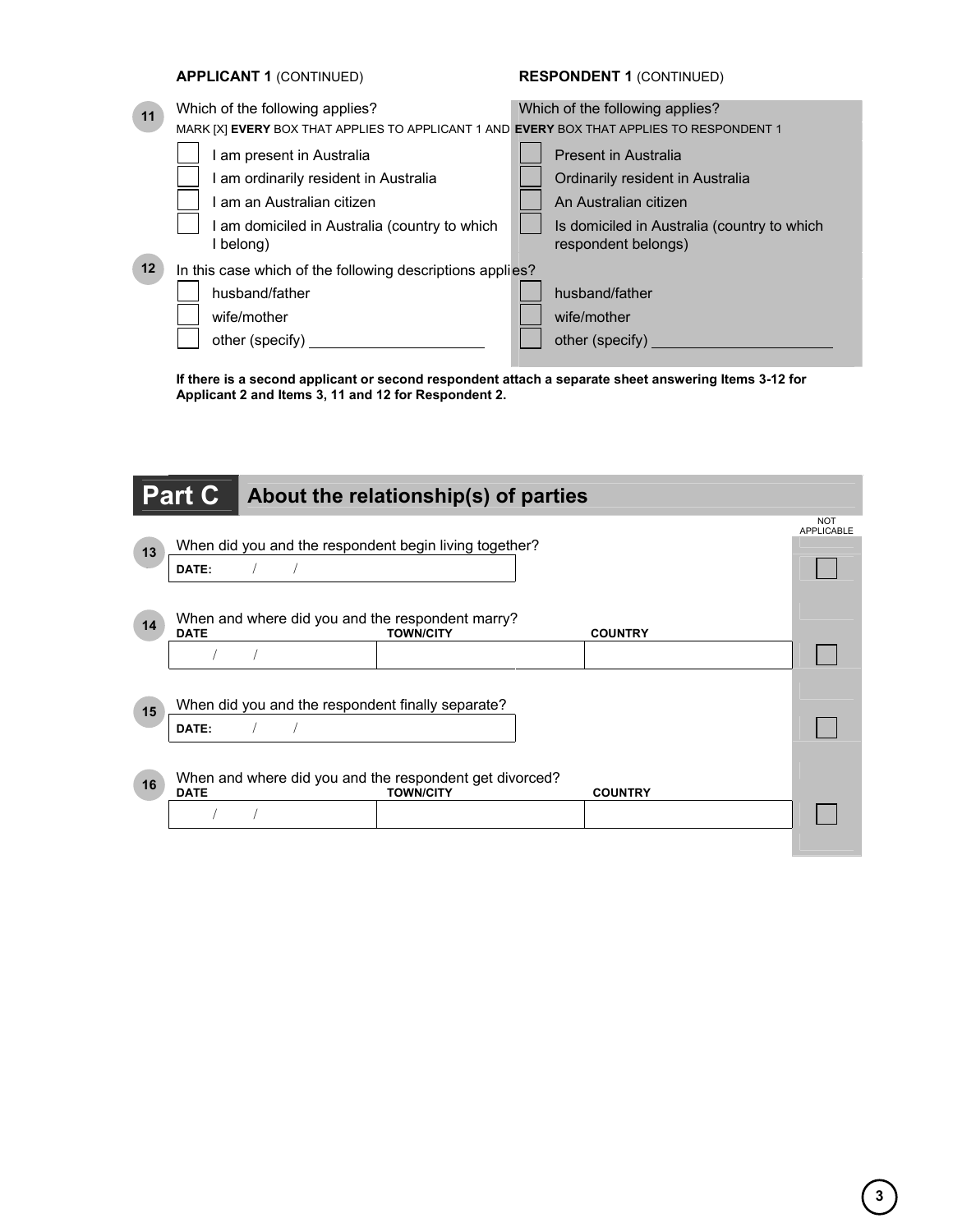# **Part D About the children**

|    | Child 1                         | Child 2                         |
|----|---------------------------------|---------------------------------|
| 17 | Child's family name             | Child's family name             |
|    | Given names                     | Given names                     |
|    | Child's date of birth           | Child's date of birth           |
|    | Male<br>Female                  | Female<br>Male                  |
|    | Full name of mother             | Full name of mother             |
|    | Full name of father             | Full name of father             |
|    | State with whom the child lives | State with whom the child lives |

### **Child 3 Child 4**

| Child's family name                 | Child's family name                 |
|-------------------------------------|-------------------------------------|
| Given names                         | Given names                         |
| Child's date of birth<br>$\sqrt{1}$ | Child's date of birth<br>$\sqrt{1}$ |
| Female<br>Male                      | Male<br>Female                      |
| Full name of mother                 | Full name of mother                 |
| Full name of father                 | Full name of father                 |
| State with whom the child lives     | State with whom the child lives     |

**If you need more space for any other children, attach an extra page.**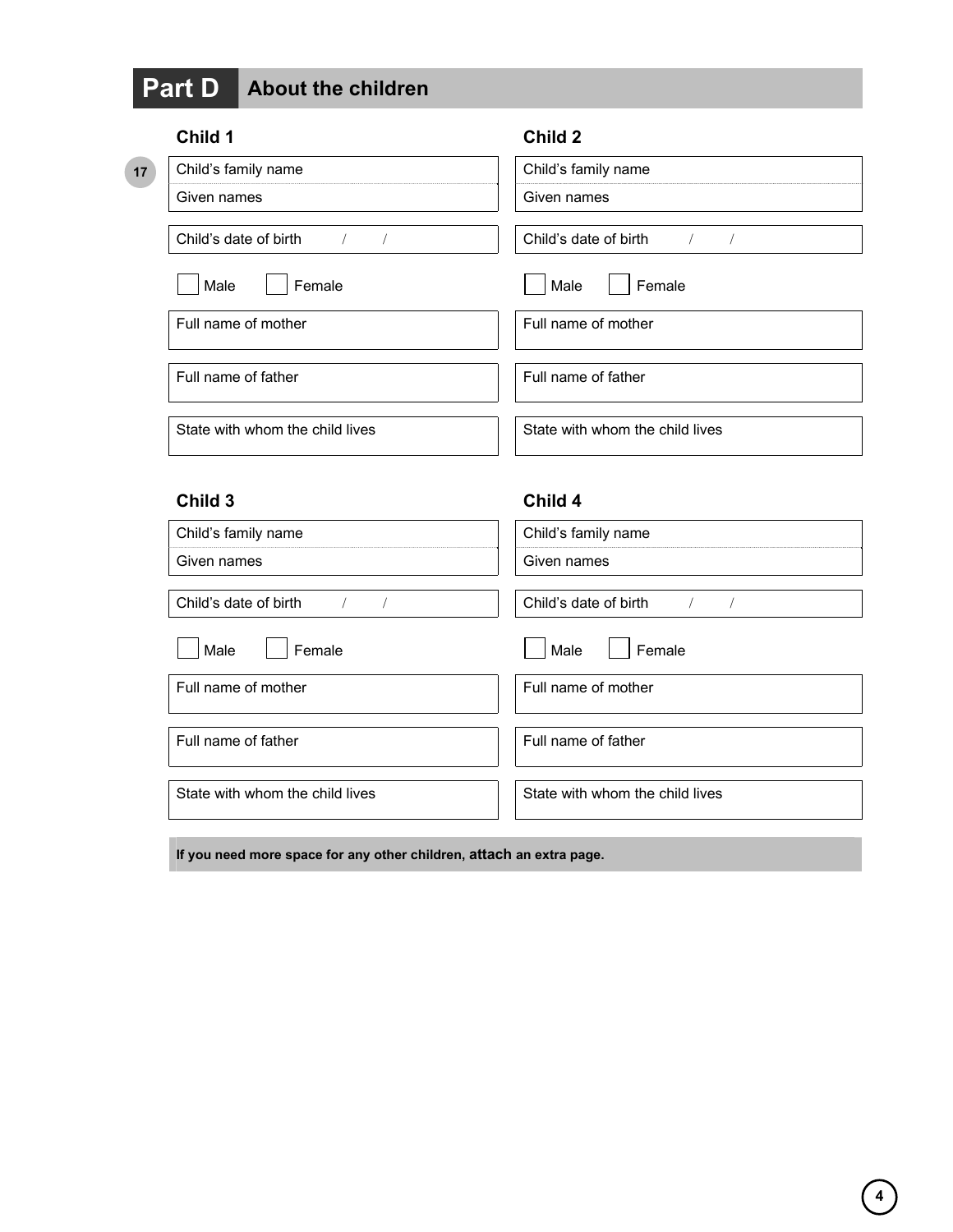|    | <b>Part E</b>                                                                                                                                                                                                                | <b>About other Court cases and orders</b>                                                                                                                                               |                 |
|----|------------------------------------------------------------------------------------------------------------------------------------------------------------------------------------------------------------------------------|-----------------------------------------------------------------------------------------------------------------------------------------------------------------------------------------|-----------------|
| 18 | Are there any ongoing cases in this or any other Court about family law, child support, family violence<br>or child welfare that involve any of the parties or any of the children listed on this form?                      |                                                                                                                                                                                         |                 |
|    | No<br><b>GO TO ITEM 19</b>                                                                                                                                                                                                   |                                                                                                                                                                                         |                 |
|    | Yes.                                                                                                                                                                                                                         | <b>GIVE THE FOLLOWING DETAILS</b>                                                                                                                                                       |                 |
|    |                                                                                                                                                                                                                              | Court name and place                                                                                                                                                                    | Next Court date |
|    |                                                                                                                                                                                                                              |                                                                                                                                                                                         | $\sqrt{2}$      |
|    |                                                                                                                                                                                                                              | State the names of the parties                                                                                                                                                          |                 |
|    |                                                                                                                                                                                                                              |                                                                                                                                                                                         |                 |
|    |                                                                                                                                                                                                                              |                                                                                                                                                                                         |                 |
|    |                                                                                                                                                                                                                              |                                                                                                                                                                                         |                 |
|    |                                                                                                                                                                                                                              | State the nature of the orders sought (EG: PROPERTY SETTLEMENT, PARENTING ORDERS, CHILD SUPPORT)                                                                                        |                 |
|    |                                                                                                                                                                                                                              |                                                                                                                                                                                         |                 |
|    |                                                                                                                                                                                                                              |                                                                                                                                                                                         |                 |
|    |                                                                                                                                                                                                                              |                                                                                                                                                                                         |                 |
|    |                                                                                                                                                                                                                              |                                                                                                                                                                                         |                 |
|    |                                                                                                                                                                                                                              | IF THERE IS MORE THAN ONE CASE PLEASE ATTACH AN EXTRA PAGE, NUMBERING IT ITEM 18 - PAGE 2                                                                                               |                 |
| 19 | Are there any existing orders, agreements, parenting plans or undertakings to a court about family law,<br>child support, family violence or child welfare concerning any of the parties or children listed on this<br>form? |                                                                                                                                                                                         |                 |
|    | <b>No</b>                                                                                                                                                                                                                    | <b>GO TO ITEM 20</b>                                                                                                                                                                    |                 |
|    | Yes                                                                                                                                                                                                                          | EITHER attach a full copy of the order, agreement, parenting plan or undertaking or set<br>out details below (attach an extra page if you need more space, numbering the page/s Item 19 |                 |
|    |                                                                                                                                                                                                                              | page 2 and so on).                                                                                                                                                                      |                 |
|    |                                                                                                                                                                                                                              | Attached is a copy/copies of the following (mark [X] the boxes that apply):                                                                                                             |                 |
|    |                                                                                                                                                                                                                              | undertaking<br>order                                                                                                                                                                    |                 |
|    | <b>OR</b>                                                                                                                                                                                                                    | parenting plan<br>agreement                                                                                                                                                             |                 |
|    |                                                                                                                                                                                                                              | <b>GIVE THE FOLLOWING DETAILS</b>                                                                                                                                                       |                 |
|    |                                                                                                                                                                                                                              | Court name and place                                                                                                                                                                    | Date            |
|    |                                                                                                                                                                                                                              |                                                                                                                                                                                         |                 |
|    |                                                                                                                                                                                                                              | Names of the parties to the order/agreement/parenting plan/undertaking                                                                                                                  |                 |
|    |                                                                                                                                                                                                                              |                                                                                                                                                                                         |                 |
|    |                                                                                                                                                                                                                              |                                                                                                                                                                                         |                 |
|    |                                                                                                                                                                                                                              |                                                                                                                                                                                         |                 |

CONTINUE ON PAGE 6 FOR DETAILS OF THE ORDER / AGREEMENT / PARENTING PLAN / UNDERTAKING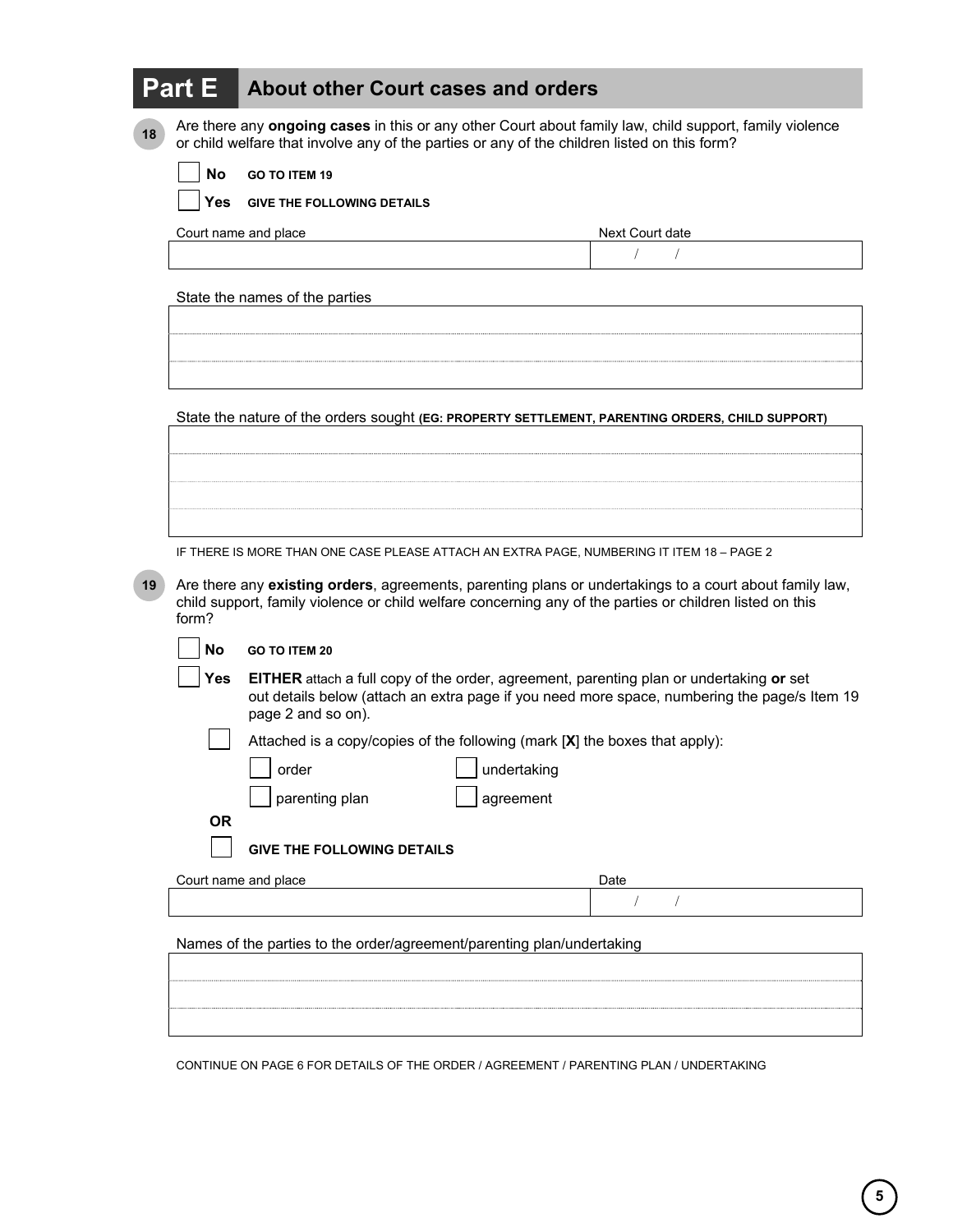| Details of the order/agreement/parenting plan/undertaking |  |  |
|-----------------------------------------------------------|--|--|
|-----------------------------------------------------------|--|--|

|                | Details of the order/agreement/parenting plan/undertaking                                                                                                                                                           |
|----------------|---------------------------------------------------------------------------------------------------------------------------------------------------------------------------------------------------------------------|
| $\mathbf{1}$ . |                                                                                                                                                                                                                     |
|                |                                                                                                                                                                                                                     |
|                |                                                                                                                                                                                                                     |
|                |                                                                                                                                                                                                                     |
|                |                                                                                                                                                                                                                     |
|                |                                                                                                                                                                                                                     |
|                |                                                                                                                                                                                                                     |
|                |                                                                                                                                                                                                                     |
|                |                                                                                                                                                                                                                     |
|                |                                                                                                                                                                                                                     |
|                |                                                                                                                                                                                                                     |
|                |                                                                                                                                                                                                                     |
|                |                                                                                                                                                                                                                     |
|                |                                                                                                                                                                                                                     |
|                |                                                                                                                                                                                                                     |
|                |                                                                                                                                                                                                                     |
|                |                                                                                                                                                                                                                     |
|                |                                                                                                                                                                                                                     |
|                |                                                                                                                                                                                                                     |
|                |                                                                                                                                                                                                                     |
|                | IF THERE IS MORE THAN ONE CASE PLEASE ATTACH AN EXTRA PAGE, NUMBERING IT ITEM 19 - PAGE 2                                                                                                                           |
|                | FOR PROPERTY AND/OR SPOUSE MAINTENANCE APPLICATIONS                                                                                                                                                                 |
|                | Have the parties entered into a binding financial agreement under Part VIIIA of the Family Law Act or<br>under any relevant State or Territory legislation?                                                         |
|                | <b>No</b>                                                                                                                                                                                                           |
|                | <b>Yes</b>                                                                                                                                                                                                          |
|                | If either party has a superannuation interest, have the parties entered into a binding superannuation<br>agreement in relation to that superannuation interest?                                                     |
|                | <b>No</b>                                                                                                                                                                                                           |
|                | <b>Yes</b>                                                                                                                                                                                                          |
|                | Is any party currently bankrupt or currently a debtor in bankruptcy proceedings started by either a<br>creditor's petition or a debtor's petition or currently a debtor subject to a personal insolvency agreement? |
|                | <b>No</b>                                                                                                                                                                                                           |

**Yes**

#### **PROCEEDS OF CRIME LEGISLATION – FOR PROPERTY AND/OR SPOUSE MAINTENANCE APPLICATIONS**

Is there a proceeds of crime order or current forfeiture application in relation to any of the property of any of the parties (see *Proceeds of Crime Act 2002* (C'wlth))? **23** 

**No**

**Yes ATTACH A SEALED COPY OF THE ORDER OR APPLICATION.**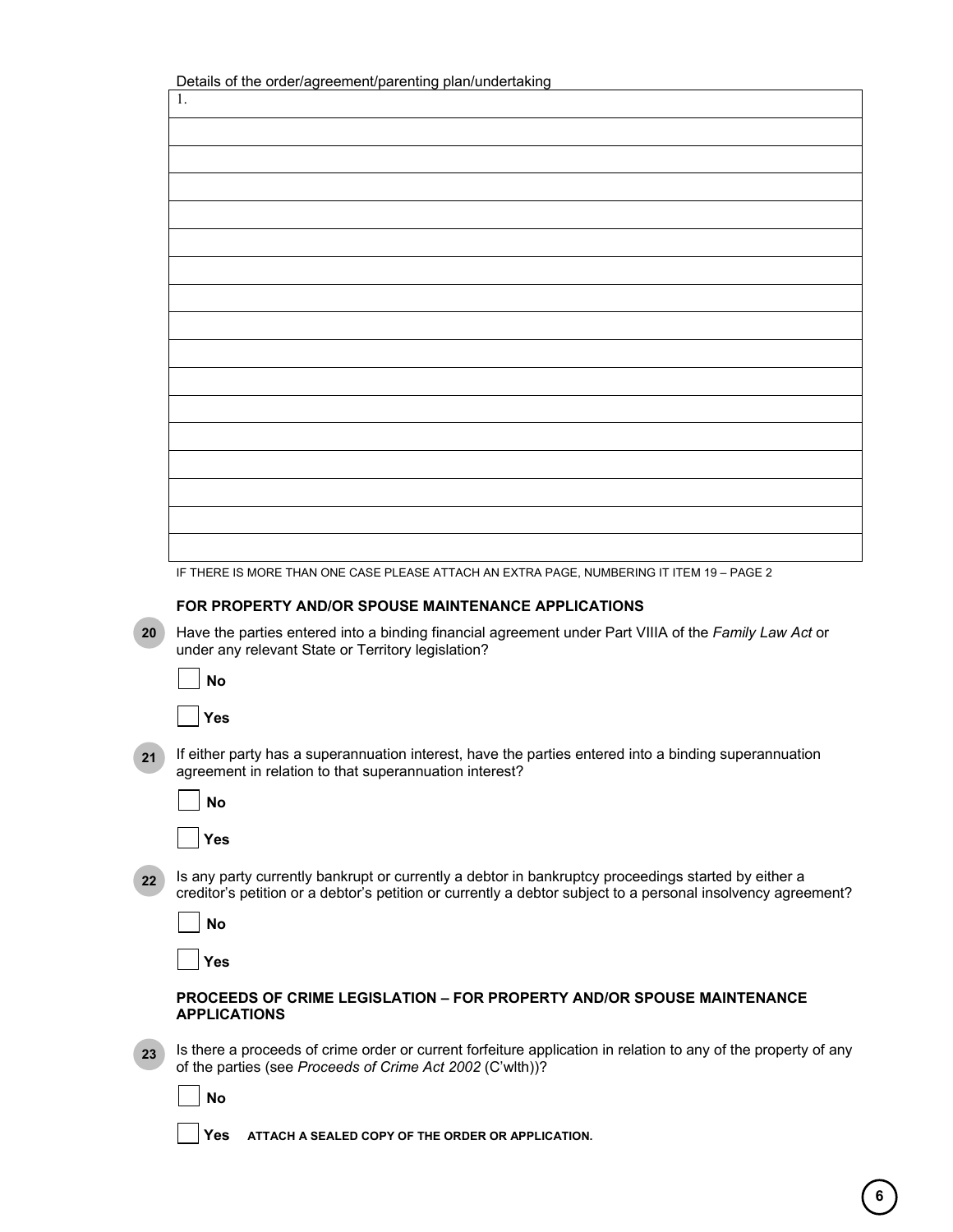|  | Part F The final orders you [THE APPLICANT] are seeking |
|--|---------------------------------------------------------|
|--|---------------------------------------------------------|

State the orders that you are seeking. (**GIVE A NUMBER TO EACH ORDER SOUGHT)**

**24** 

**25** 

| $\overline{1}$ . |  |
|------------------|--|
|                  |  |
|                  |  |
|                  |  |
|                  |  |
|                  |  |
|                  |  |
|                  |  |
|                  |  |
|                  |  |
|                  |  |
|                  |  |
|                  |  |
|                  |  |
|                  |  |
|                  |  |
|                  |  |
|                  |  |
|                  |  |
|                  |  |
|                  |  |
|                  |  |
|                  |  |
|                  |  |

Attach extra pages if you need more space.

## **Part G Cross-vested jurisdiction**

- **COMPLETE ONLY IF RELYING ON CROSS-VESTED JURISDICTION**
- **PLEASE NOTE, YOU MUST FILE AN AFFIDAVIT (SEE RULE 4.06)**

If you are relying on a cross-vesting law specify the State or Territory law upon which you rely.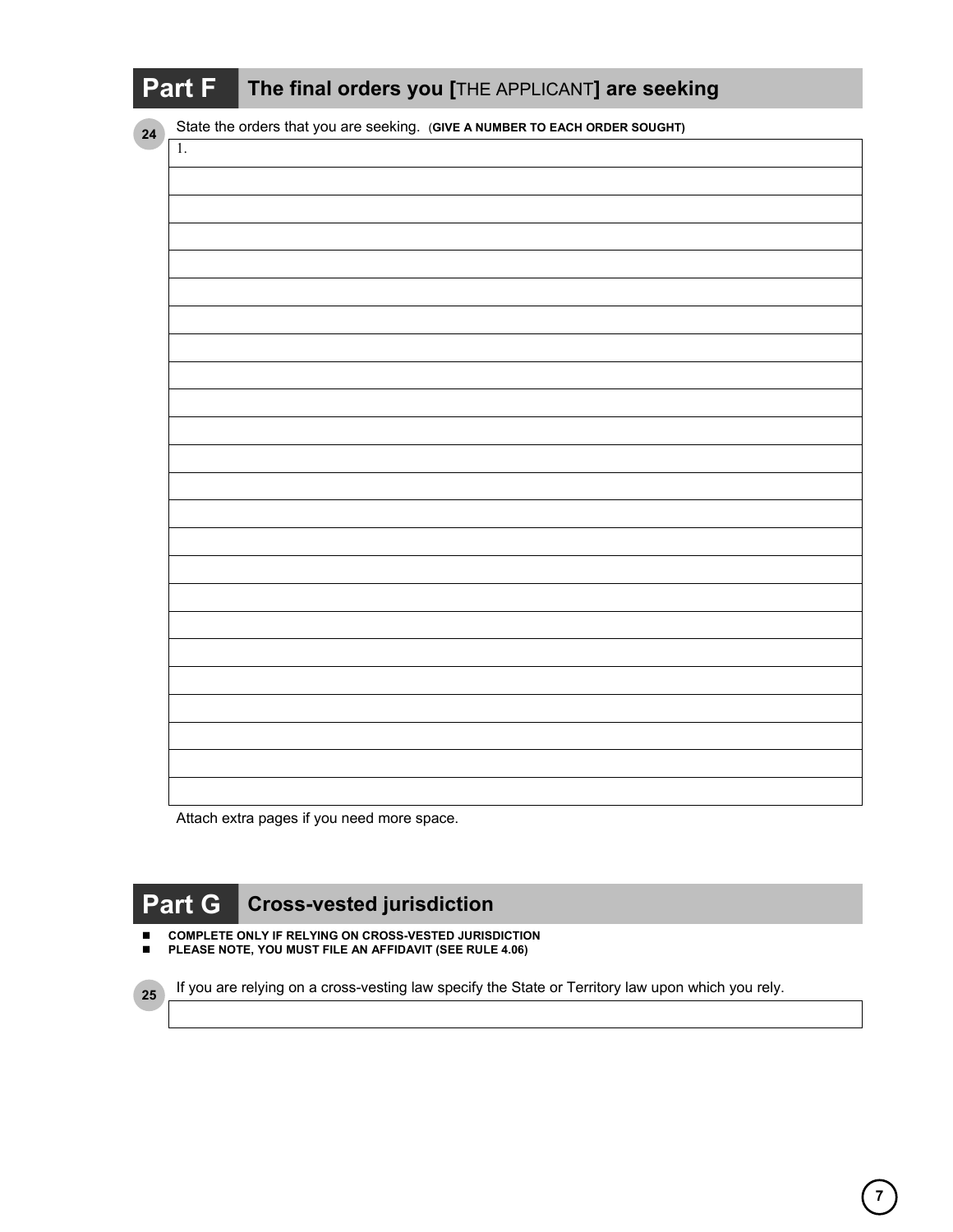### **Part H Affidavit of applicant(s)**

#### **PLEASE DO NOT COMPLETE THIS PART OF THE FORM UNTIL YOU ARE WITH A PERSON WHO IS LEGALLY ABLE TO WITNESS YOUR SIGNATURE**

You must complete the following affidavit. You must sign it in the presence of a Justice of the Peace, notary public or lawyer. The person witnessing the affidavit will fill in the place and date.

| I swear* /affirm* that:                         | I swear* /affirm* that:                        |
|-------------------------------------------------|------------------------------------------------|
| I am the applicant                              | I am the second applicant                      |
| I have read this Application                    | I have read this Application                   |
| The facts of which I have personal knowledge    | The facts of which I have personal             |
| are true                                        | knowledge are true                             |
| All other facts are true to the best of my      | All other facts are true to the best of my     |
| knowledge, information and belief and the       | knowledge, information and belief and the      |
| orders sought in this application are supported | orders sought in this application are          |
| by evidence                                     | supported by evidence                          |
| I am aware that I have a duty to the Court and  | I am aware that I have a duty to the Court     |
| to each other party to give full and frank      | and to each other party to give full and frank |
| disclosure of all information relevant to the   | disclosure of all information relevant to the  |
| issues of the case, in a timely manner          | issues of the case, in a timely manner         |
| Signature of Applicant 1                        | Signature of Applicant 2                       |
| Place                                           | Place                                          |
| Date                                            | Date                                           |
| $\left  \right $                                | $\left  \quad \right $                         |
| Before me (signature of witness)                | Before me (signature of witness)               |
| Full name of witness (please print)             | Full name of witness (please print)            |
| Justice of the Peace                            | Justice of the Peace                           |
| Notary public                                   | Notary public                                  |
| Lawyer<br>* delete whichever is inapplicable    | Lawyer                                         |

| This application was prepared by $\Box$ applicant/s $\Box$ lawyer |  |                              |
|-------------------------------------------------------------------|--|------------------------------|
|                                                                   |  | PRINT NAME AND LAWYER'S CODE |

**Please go to page 9 for an Important Notice to Respondent/s**